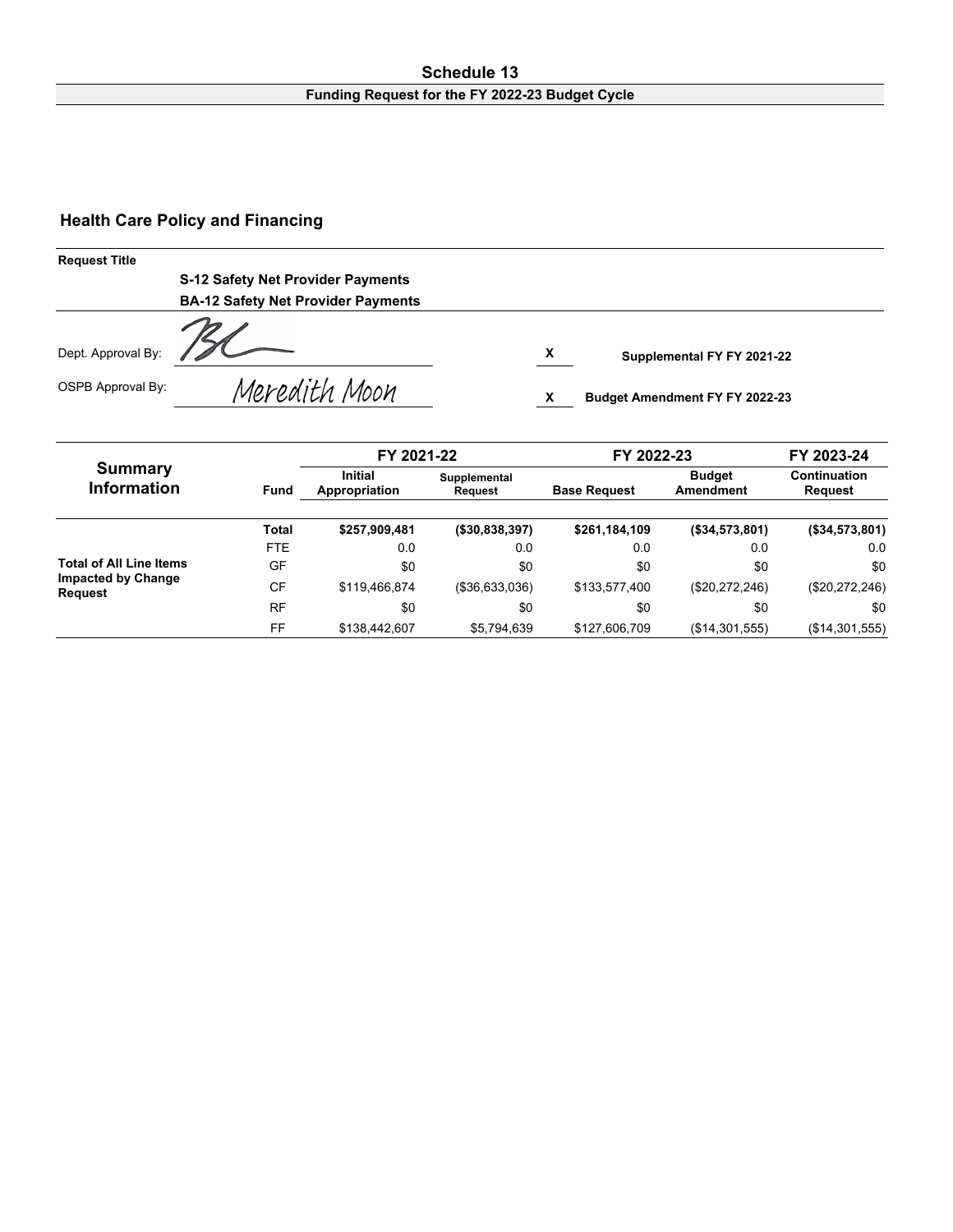|                                                          |                                                                | FY 2021-22                      |                         | FY 2022-23                                                             | FY 2023-24                        |                         |  |  |
|----------------------------------------------------------|----------------------------------------------------------------|---------------------------------|-------------------------|------------------------------------------------------------------------|-----------------------------------|-------------------------|--|--|
| <b>Line Item</b><br><b>Information</b>                   | Fund                                                           | <b>Initial</b><br>Appropriation | Supplemental<br>Request | <b>Base Request</b>                                                    | <b>Budget</b><br><b>Amendment</b> | Continuation<br>Request |  |  |
|                                                          |                                                                |                                 |                         |                                                                        |                                   |                         |  |  |
| 05. Indigent Care Program - Safety Net Provider Payments |                                                                |                                 |                         |                                                                        |                                   |                         |  |  |
|                                                          | <b>Total</b>                                                   | \$257,909,481                   | (\$30,838,397)          | \$261,184,109                                                          | (\$34,573,801)                    | (\$34,573,801)          |  |  |
|                                                          | <b>FTE</b>                                                     | 0.0                             | 0.0                     | 0.0                                                                    | 0.0                               | 0.0                     |  |  |
|                                                          | GF                                                             | \$0                             | \$0                     | \$0                                                                    | \$0                               | \$0                     |  |  |
|                                                          | <b>CF</b>                                                      | \$119,466,874                   | (\$36,633,036)          | \$133,577,400                                                          | (\$20,272,246)                    | (\$20,272,246)          |  |  |
|                                                          | <b>RF</b>                                                      | \$0                             | \$0                     | \$0                                                                    | \$0                               | \$0                     |  |  |
|                                                          | FF                                                             | \$138,442,607                   | \$5,794,639             | \$127,606,709                                                          | (\$14,301,555)                    | (\$14,301,555)          |  |  |
|                                                          |                                                                |                                 | <b>Auxiliary Data</b>   |                                                                        |                                   |                         |  |  |
| <b>Requires Legislation?</b>                             | <b>NO</b>                                                      |                                 |                         |                                                                        |                                   |                         |  |  |
| <b>Type of Request?</b>                                  | Health Care Policy and Financing<br><b>Prioritized Request</b> |                                 |                         | <b>Interagency Approval or</b><br>None<br><b>Related Schedule 13s:</b> |                                   |                         |  |  |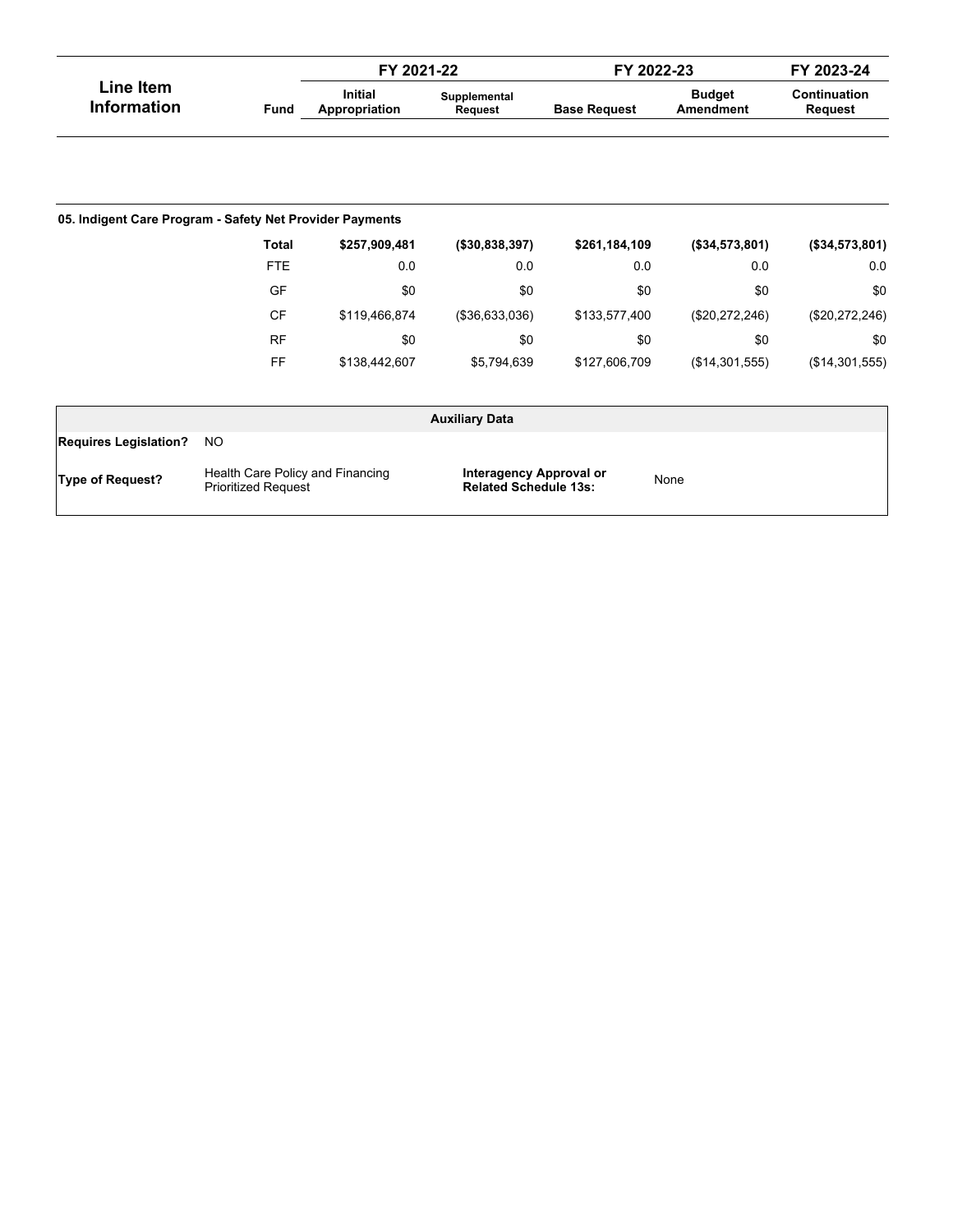Department of Health Care Policy & Financing **Jared Polis**

FY 2021-22 and 2022-23 Funding Request

January 3, 2022



Governor

**Kim Bimestefer** Executive Director

## **Department Priority: S-12, BA-12 Request Detail: Safety Net Provider Payments**

| Summary of Funding Change for FY 2021-22 and FY 2022-23 |               |                           |                 |  |  |  |  |  |  |
|---------------------------------------------------------|---------------|---------------------------|-----------------|--|--|--|--|--|--|
|                                                         |               | <b>Incremental Change</b> |                 |  |  |  |  |  |  |
|                                                         | FY 2021-22    | FY 2021-22                | FY 2022-23      |  |  |  |  |  |  |
|                                                         | Appropriation | <b>Request</b>            | <b>Request</b>  |  |  |  |  |  |  |
| <b>Total Funds</b>                                      | \$257,909,481 | (530, 838, 397)           | (534, 573, 801) |  |  |  |  |  |  |
| <b>FTE</b>                                              | 0.0           | 0.0                       | 0.0             |  |  |  |  |  |  |
| <b>General Fund</b>                                     | \$0           | \$0                       | \$0             |  |  |  |  |  |  |
| Cash Funds                                              | \$119,466,874 | (536, 633, 036)           | (520, 272, 246) |  |  |  |  |  |  |
| <b>Reappropriated Funds</b>                             | \$0           | \$0                       | \$0             |  |  |  |  |  |  |
| <b>Federal Funds</b>                                    | \$138,442,607 | \$5,794,639               | (514, 301, 555) |  |  |  |  |  |  |

## *Summary of Request*

The Department of Health Care Policy & Financing (the department) requests to align the spending authority with projected expenditures funded by the Safety Net Provider Payments line item. The payments funded by this line item are made to qualifying hospitals and processed via the Colorado Healthcare Affordability and Sustainability Enterprise (CHASE). With the annual payment schedule recently finalized, the department has updated expenditure projections for FY 2021-22. The cash funds are from the Healthcare Affordability and Sustainability Fee cash fund. This request has no General Fund impact.

The request represents an increase of less than 0.5% from the department's FY 2021-22 Long Bill total funds appropriation.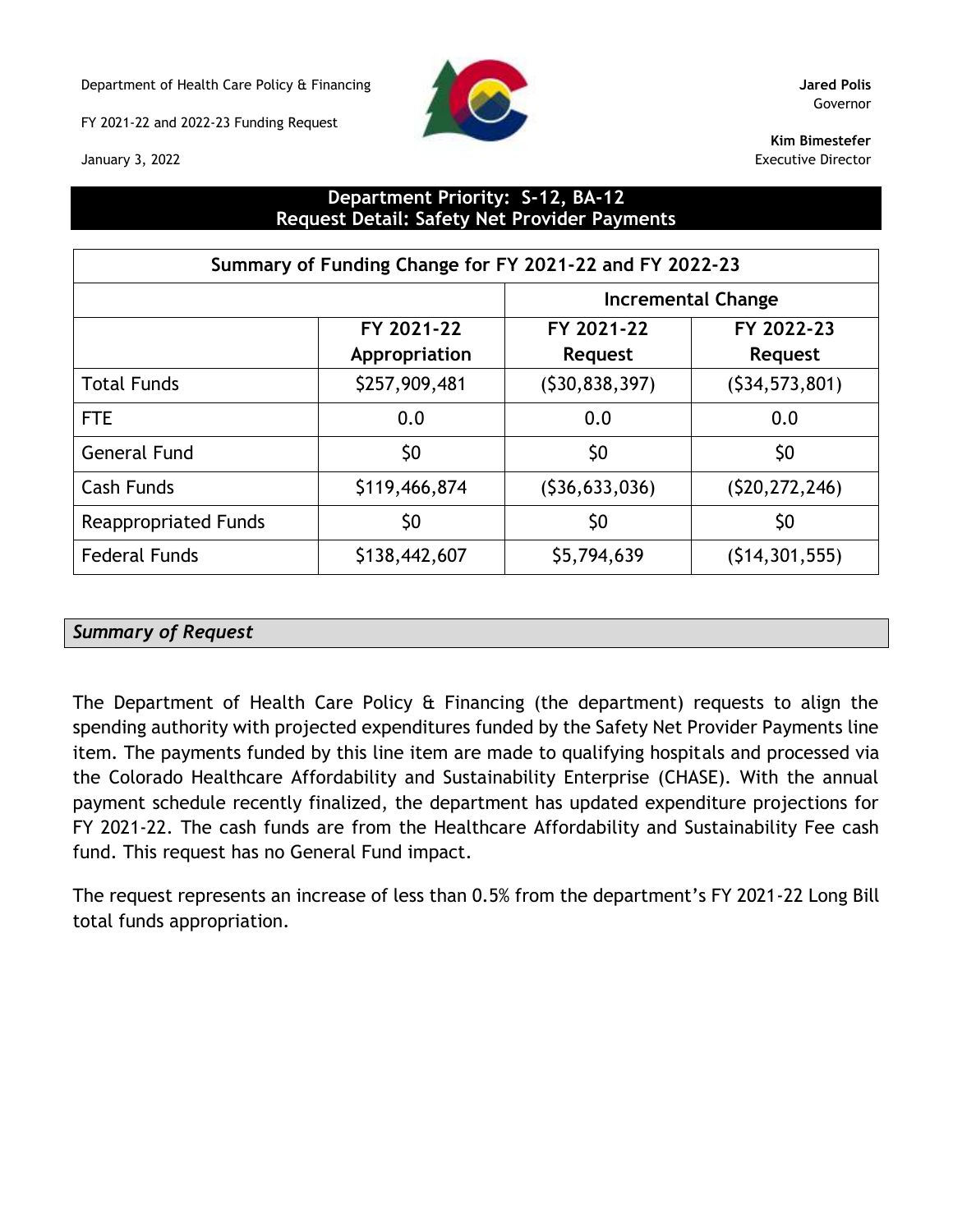# *Current Program*

The Safety Net Provider Payments line item provides funding for the Disproportionate Share Hospital (DSH) supplemental payment. This payment uses cash funds from the Healthcare Affordability and Sustainability Fee ("HAS Fee") cash fund to draw down federal DSH matching funds known as the DSH allotment.

The DSH supplemental payment consists of payments to hospitals that serve a high proportion of Medicaid beneficiaries and other low-income patients. Total payments are limited by annual federal DSH allotments, which vary widely by state. States can distribute DSH payments to virtually any hospital in their state, but total DSH payments to a hospital are limited by the total amount of uncompensated care that the hospital provides. DSH payments help to offset two types of uncompensated care: Medicaid shortfall, which is the difference between a hospital's Medicaid payments and its costs of providing services to Medicaid-enrolled patients; and uncompensated cost of care for uninsured individuals. More generally, DSH payments also help to support the financial viability of safety-net hospitals.

To qualify for the DSH supplemental payment a Colorado hospital must meet either of the following two criteria:

- $\bullet$  Be a Colorado Indigent Care Program (CICP)<sup>1</sup> provider and have at least two obstetricians, or be obstetrician-exempt pursuant to Section 1923(d)(2)(A) of the Social Security Act; or
- Have a Medicaid Inpatient Utilization Rate equal to or greater than the mean plus one standard deviation of all Medicaid Inpatient Utilization Rates for Colorado hospitals, and have at least two obstetricians, or be obstetrician-exempt.

The DSH supplemental payment for qualified hospitals is determined by taking the lesser of either the hospital's DSH limit or each hospital's uninsured costs as a percentage of total uninsured cost of all qualified hospitals multiplied by the DSH allotment. This methodology is used to distribute the remaining allotment among qualified hospitals that have not met their DSH limit.

## *Problem or Opportunity*

The spending authority in the Safety Net Provider Payments line item exceeds the projected amount of funding needed for DSH supplemental payments.

<sup>&</sup>lt;sup>1</sup> The Colorado Indigent Care Program provides funding to participating hospitals and clinics that have uncompensated costs from treating underinsured or low-income, uninsured Coloradans. Further information on the program is available at: https://hcpf.colorado.gov/colorado-indigent-care-program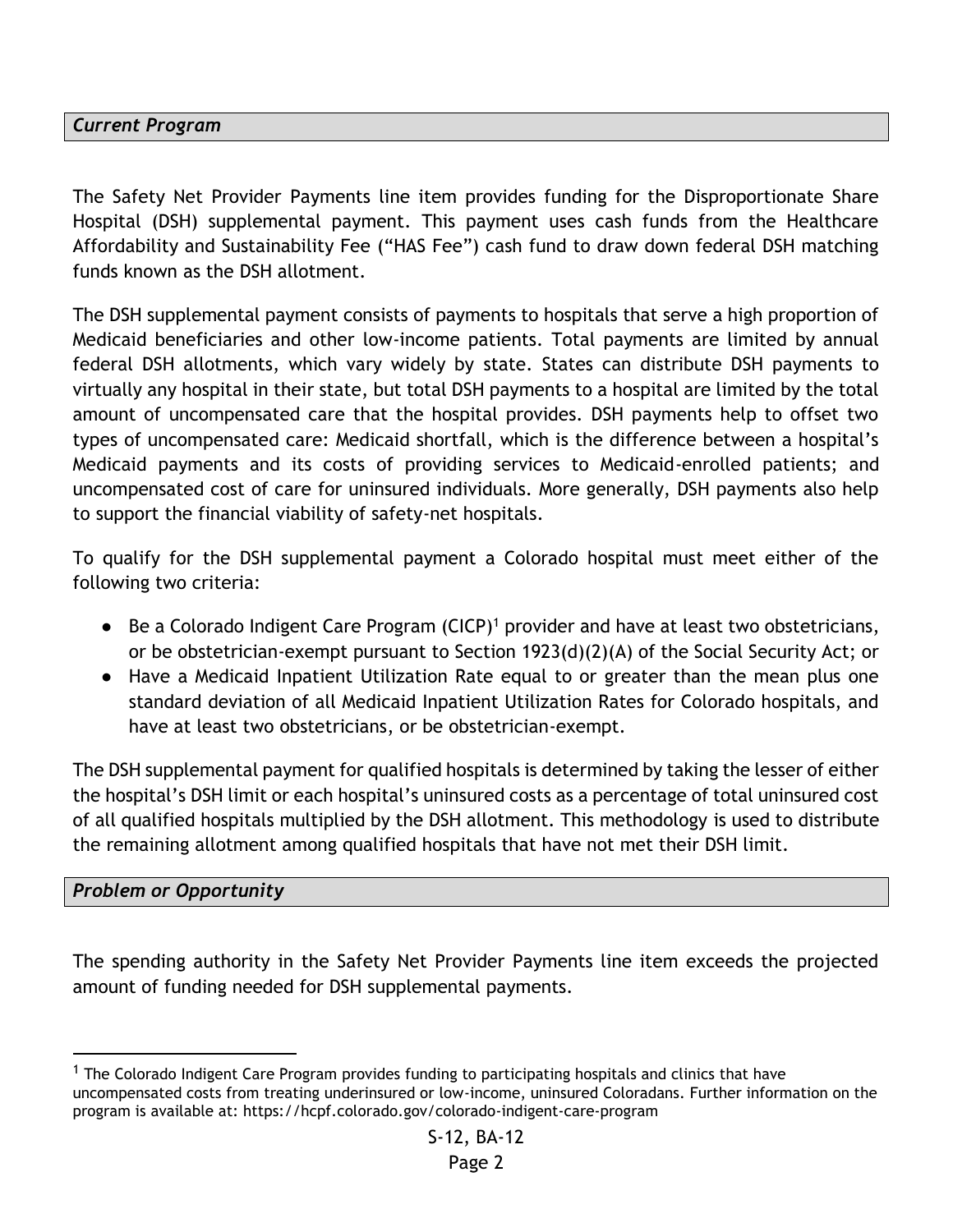The initial spending authority requested by the department for FY 2021-22 included a technical error related to the American Rescue Plan Act (ARPA) and its effect on the state's DSH payments. When ARPA was signed into law on March 11, 2021, the department calculated the fiscal impact of the new law and provided the figures to the Joint Budget Committee as a department 'comeback' on March 17, 2021. However, the calculation omitted prior spending authority adjustments that had been submitted and ultimately resulted in excess spending authority in the Safety Net Provider Payments line item.

The fund splits also require a true-up as the DSH supplemental payments, in accordance with the Families First Coronavirus Response Act (FFCRA) and ARPA, qualify for an additional 6.2% in FMAP for payments made in each quarter of the public health emergency (PHE). Following guidance from CMS, the department cannot begin claiming any of the additional federal funds until the final DSH figures have been published in the federal register. The department expects this to occur by June 30, 2022, and that the appropriate accounting transactions for claiming all additional federal funding, including prior year, will be completed in FY 2021-22.

Lastly, as per S.B. 21-113 "Use of Increased Medicaid Match", the additional federal funds are directed to be used to offset General Fund expenditures for the state's medical assistance program.

# *Proposed Solution*

The department requests a reduction of \$30,838,397 funds in FY 2021-22, including a reduction of \$36,633,036 cash funds and \$5,794,639 federal funds, and a reduction of \$34,573,801 total funds in FY 2022-23, including a reduction of \$20,272,246 cash funds and a reduction of \$14,301,555 federal funds, to align the spending authority with projected expenditures funded by the Safety Net Provider Payments line item. The cash funds are from the Healthcare Affordability and Sustainability Fee cash fund. This request has no General Fund impact.

## *Anticipated Outcomes*

Adjusting the spending authority to align with projected expenditures would facilitate the DSH supplemental payments in accordance with federal guidance and the CHASE collection and disbursement model, as well as comply with best practices for department budget standards.

If the request is not approved excess HAS Fee would revert to the cash fund and be factored into next year's CHASE model.

*Assumptions and Calculations*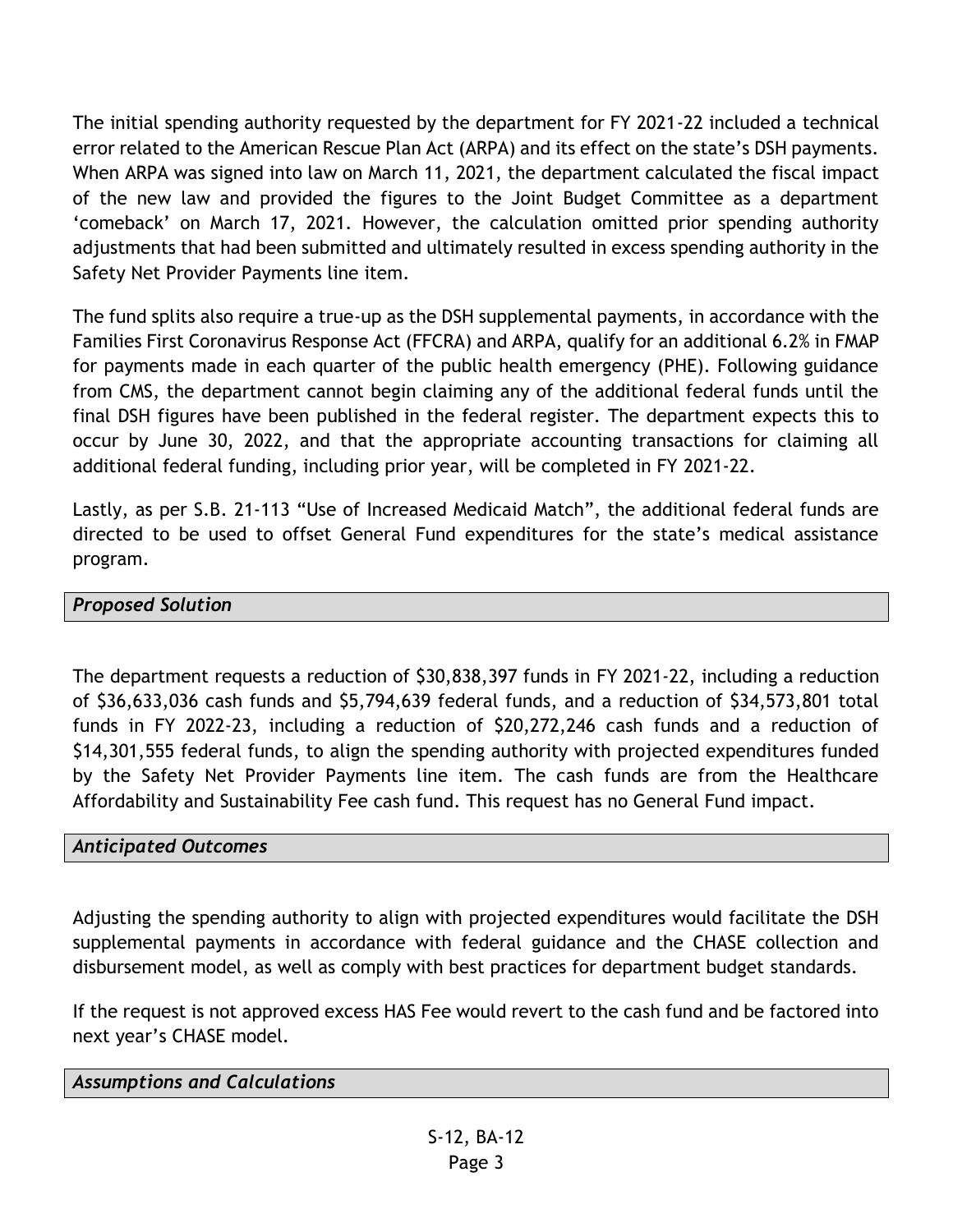This request is based on current federal guidance and a 56.2% FMAP for DSH supplemental payments for payments during the PHE. The department's projected expenditures align with the current year CHASE collection and disbursement model and assumes the model's full implementation, including any necessary reconciliation steps, occurs in FY 2021-22.

# *Supplemental, 1331 Supplemental or Budget Amendment Criteria*

The supplemental criteria applicable to this request is the existence of new information received in November 2021, and a technical error in calculating the original appropriation. The department has received new information from the Centers for Medicare and Medicaid Services about the total amount of funding available for DSH payments, along with new information concerning when enhanced federal funds are likely to be available.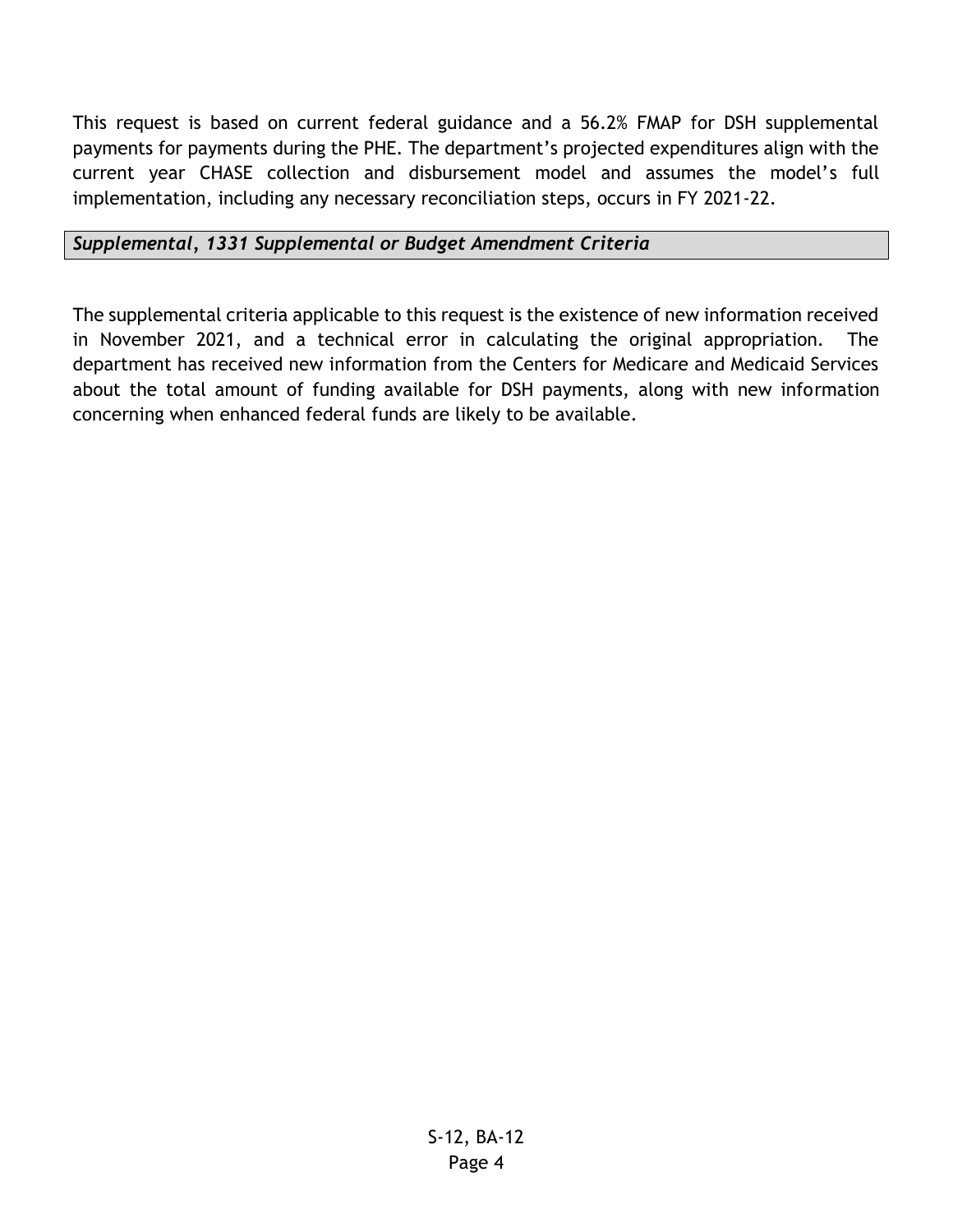#### SA-12, BA-12 Safety Net Provider Payments Appendix A: Assumptions and Calculations

|             | Table 1.1 Safety Net Provider Payments |                    |                       |                           |                                 |  |                           |  |  |  |  |
|-------------|----------------------------------------|--------------------|-----------------------|---------------------------|---------------------------------|--|---------------------------|--|--|--|--|
|             | Summary by Line Item                   |                    |                       |                           |                                 |  |                           |  |  |  |  |
|             | FY 2021-22                             |                    |                       |                           |                                 |  |                           |  |  |  |  |
| <b>IRow</b> | Line Item                              | <b>Total Funds</b> | <b>General Fund I</b> | Cash Funds <sup>(1)</sup> | <b>Federal Funds   FFP Rate</b> |  | <b>Notes/Calculations</b> |  |  |  |  |
|             | Safety Net Provider Payments           | (530, 838, 397)    |                       | (536, 633, 036)           | \$5,794,639                     |  | NA Table 2.1, Row E       |  |  |  |  |
| B           | <b>Total Request</b>                   | (530, 838, 397)    | SO I                  | (536, 633, 036)           | \$5,794,639                     |  | <b>NA Row A</b>           |  |  |  |  |

(1) Cash funds are from the Healthcare Affordability and Sustainability Fee Cash Fun

|     | Table 1.2 Safety Net Provider Payments<br>Summary by Line Item<br>FY 2022-23                                                           |                 |     |                 |                 |  |                     |  |  |  |  |
|-----|----------------------------------------------------------------------------------------------------------------------------------------|-----------------|-----|-----------------|-----------------|--|---------------------|--|--|--|--|
| Row | Federal Funds   FFP Rate <br>Cash Funds <sup>(1)</sup><br><b>Notes/Calculations</b><br>General Fund<br><b>Total Funds</b><br>Line Item |                 |     |                 |                 |  |                     |  |  |  |  |
|     | Safety Net Provider Payments                                                                                                           | (534, 573, 801) | \$0 | (520, 272, 246) | (514, 301, 555) |  | NA Table 2.2, Row G |  |  |  |  |
|     | (534, 573, 801)<br>$(S20, 272, 246)$ $(S14, 301, 555)$<br><b>NA Row A</b><br>\$0<br><b>Total Request</b>                               |                 |     |                 |                 |  |                     |  |  |  |  |

(1) Cash funds are from the Healthcare Affordability and Sustainability Fee Cash Fun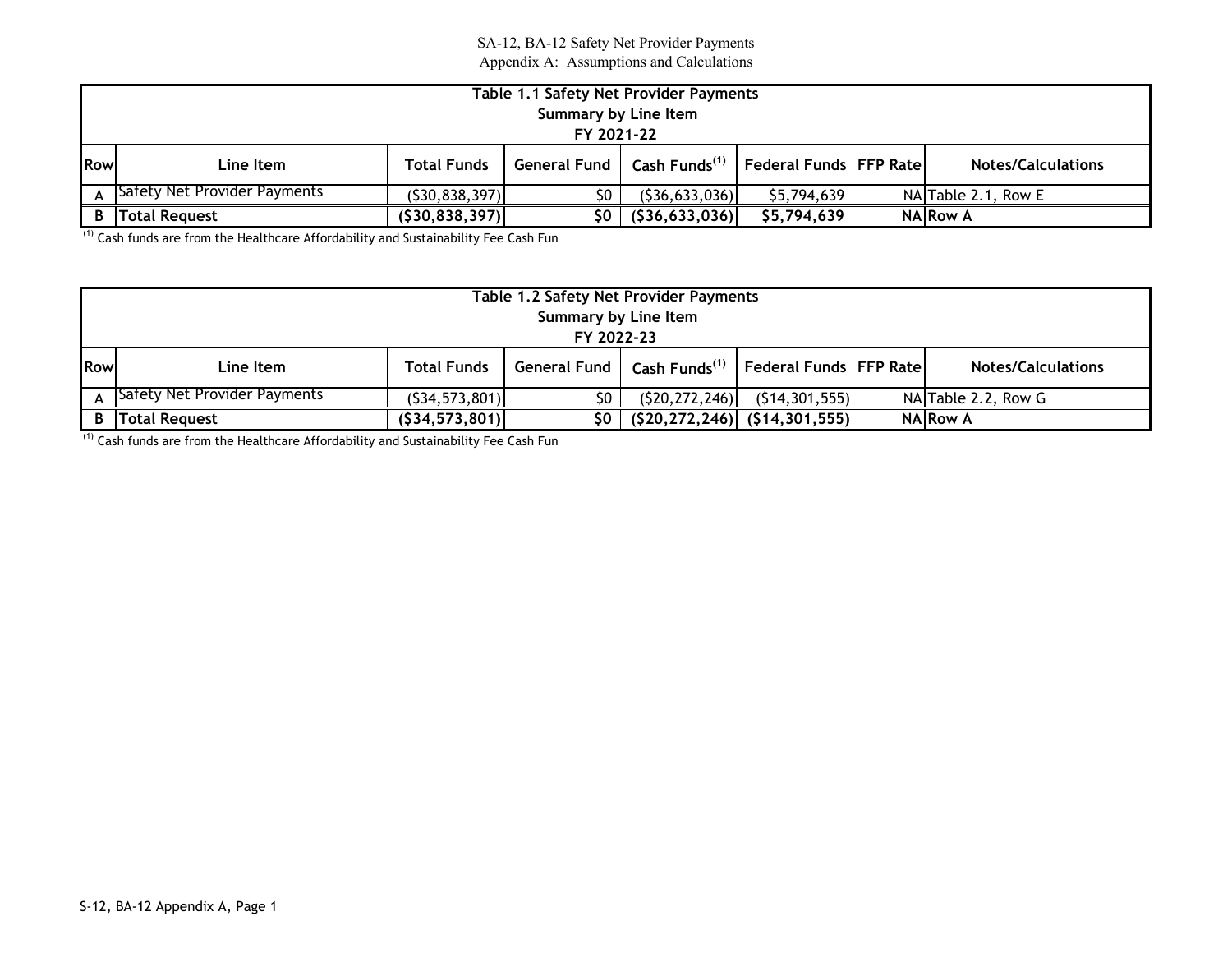|            | Table 2.1 Safety Net Provider Payments<br><b>Summary by Initiative</b> |                    |                     |                           |                                 |           |                                                                                   |  |  |  |  |  |
|------------|------------------------------------------------------------------------|--------------------|---------------------|---------------------------|---------------------------------|-----------|-----------------------------------------------------------------------------------|--|--|--|--|--|
|            | FY 2021-22                                                             |                    |                     |                           |                                 |           |                                                                                   |  |  |  |  |  |
| <b>Row</b> | <b>Item</b>                                                            | <b>Total Funds</b> | <b>General Fund</b> | Cash Funds <sup>(1)</sup> | <b>Federal Funds IFFP Ratel</b> |           | <b>Notes/Calculations</b>                                                         |  |  |  |  |  |
|            | <b>Expenditures</b>                                                    |                    |                     |                           |                                 |           |                                                                                   |  |  |  |  |  |
|            | A Projected DSH Payments                                               | \$227,071,084      | \$0                 | \$113,535,542             | \$113,535,542                   |           | 50.00% Table 3.1, Row E                                                           |  |  |  |  |  |
|            | B ARPA Spending Authority Adjustment                                   | \$0                | \$0                 | (530, 701, 704)           | \$30,701,704                    | <b>NA</b> | Table 4.1, Row A; American Rescue Plan Act; Retroactive<br>beginning QE 3/31/2020 |  |  |  |  |  |
|            | C   Total Expenditures                                                 | \$227,071,084      | \$0                 | \$82,833,838              | \$144,237,246                   |           | 63.52% Row A - Row B                                                              |  |  |  |  |  |
|            |                                                                        |                    |                     |                           |                                 |           |                                                                                   |  |  |  |  |  |
|            | Spending Authority                                                     |                    |                     |                           |                                 |           |                                                                                   |  |  |  |  |  |
|            | D   FY 2021-22 Initial Spending Authority                              | \$257,909,481      | \$0                 | \$119,466,874             | \$138,442,607                   |           | 53.68% FY 2021-22 Long Bill (SB 21-205)                                           |  |  |  |  |  |
|            |                                                                        |                    |                     |                           |                                 |           |                                                                                   |  |  |  |  |  |
|            | E  Incremental Request                                                 | (530, 838, 397)    | \$0                 | ( \$36,633,036)           | \$5,794,639                     |           | NA Row C - Row D                                                                  |  |  |  |  |  |

(1) Cash funds are from the Healthcare Affordability and Sustainability Fee Cash Fun

|            | Table 2.2 Safety Net Provider Payments<br>Summary by Initiative<br>FY 2022-23      |                    |                     |                           |                                     |                 |                                         |  |  |  |  |
|------------|------------------------------------------------------------------------------------|--------------------|---------------------|---------------------------|-------------------------------------|-----------------|-----------------------------------------|--|--|--|--|
| <b>Row</b> | Item                                                                               | <b>Total Funds</b> | <b>General Fund</b> | Cash Funds <sup>(1)</sup> | <b>Federal Funds</b>                | <b>FFP Rate</b> | <b>Notes/Calculations</b>               |  |  |  |  |
|            | A Projected DSH Payments                                                           | \$226,610,308      | \$0                 | \$113,305,154             | \$113,305,154                       |                 | 50.00% Table 3.2. Row E                 |  |  |  |  |
|            |                                                                                    |                    |                     |                           |                                     |                 |                                         |  |  |  |  |
|            | <b>B</b> Base Budget                                                               | \$257,909,481      | \$0                 | \$119,466,874             | \$138,442,607                       |                 | 53.68% FY 2021-22 Long Bill (SB 21-205) |  |  |  |  |
|            | TA-05 Annualize FY 2020-21 R-20 Safety Net<br><b>Provider Payments Adjustments</b> | \$3,274,628        | \$0                 | \$1,637,314               | \$1,637,314                         | <b>NA</b>       |                                         |  |  |  |  |
| D.         | TA-29 Annualize FY 2021-22 JBC Action:<br>American Rescue Plan Act                 | \$0                | \$0                 | \$2,985,345               | (52, 985, 345)                      |                 | NA Department Reconciliation Table      |  |  |  |  |
|            | F  TA-52 Annualize FY 2021-22 JBC Action: FMAP<br><b>IPHE Extension</b>            | \$0                | \$0                 | \$9,487,867               | (59, 487, 867)                      | <b>NA</b>       |                                         |  |  |  |  |
|            | F Base Request                                                                     | \$261,184,109      | \$0                 | \$133,577,400             | \$127,606,709                       |                 | blend Row B + Row C + Row D + Row E     |  |  |  |  |
|            |                                                                                    |                    |                     |                           |                                     |                 |                                         |  |  |  |  |
|            | <b>G</b> Incremental Request                                                       | ( \$34, 573, 801)  | \$0                 |                           | $(S20, 272, 246)$ $(S14, 301, 555)$ |                 | NA Row A - Row F                        |  |  |  |  |

 $(1)$  Cash funds are from the Healthcare Affordability and Sustainability Fee Cash Fun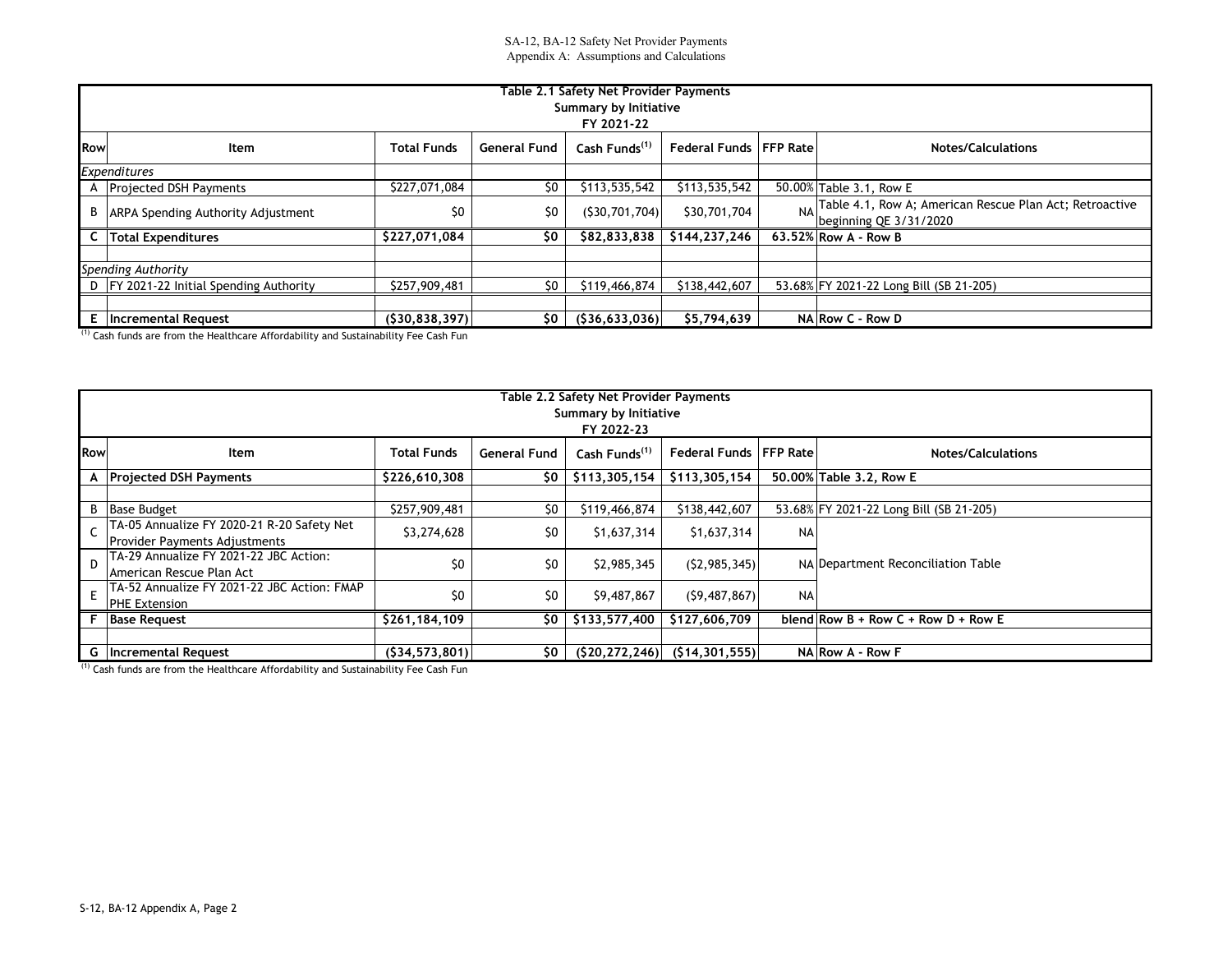#### SA-12, BA-12 Safety Net Provider Payments Appendix A: Assumptions and Calculations

|     | Table 3.1: Projected Expenditures - DSH Supplemental Payments<br>FY 2021-22 |                    |                     |                                    |                      |             |                                               |  |  |  |  |
|-----|-----------------------------------------------------------------------------|--------------------|---------------------|------------------------------------|----------------------|-------------|-----------------------------------------------|--|--|--|--|
| Row | Item                                                                        | <b>Total Funds</b> | <b>General Fund</b> | <b>HAS Fee Cash</b><br><b>Fund</b> | <b>Federal Funds</b> | <b>FFP</b>  | Source                                        |  |  |  |  |
|     | Quarter ending 9/30/2021                                                    | \$57,113,362       | \$0                 | \$28,556,681                       | \$28,556,681         |             | 50.00% CORE / InfoAdvantage Report            |  |  |  |  |
| B.  | Quarter ending 12/31/2021                                                   | \$68,693,721       | \$0                 | \$34,346,860                       | \$34,346,861         |             | 50.00%   FY22 CHASE Collection & Distribution |  |  |  |  |
|     | Quarter ending 3/31/2022                                                    | \$40,989,933       | \$0                 | \$20,494,966                       | \$20,494,967         |             | 50.00%   Model; currently claimed at 50%      |  |  |  |  |
|     | Quarter ending 6/30/2022                                                    | \$60,274,068       | \$0                 | \$30,137,034                       | \$30,137,034         | 50.00% FMAP |                                               |  |  |  |  |
|     | <b>Total</b>                                                                | \$227,071,084      | SO I                | \$113,535,541                      | \$113, 535, 543      |             | $50.00\%$ Row A + Row B + Row C + Row D       |  |  |  |  |

|            | Table 3.2: Projected Expenditures - DSH Supplemental Payments |                    |                     |                     |                      |            |                                         |  |  |  |  |
|------------|---------------------------------------------------------------|--------------------|---------------------|---------------------|----------------------|------------|-----------------------------------------|--|--|--|--|
| FY 2022-23 |                                                               |                    |                     |                     |                      |            |                                         |  |  |  |  |
| Row        |                                                               | <b>Total Funds</b> | <b>General Fund</b> | <b>HAS Fee Cash</b> | <b>Federal Funds</b> | <b>FFP</b> |                                         |  |  |  |  |
|            | ltem                                                          |                    |                     | <b>Fund</b>         |                      |            | Source                                  |  |  |  |  |
|            | Quarter ending 9/30/2022                                      | \$56,652,580       | \$0                 | \$28,326,290        | \$28,326,290         |            | 50.00% FY22 CHASE Model                 |  |  |  |  |
|            | Quarter ending 12/31/2022                                     | \$56,652,576       | \$0                 | \$28,326,288        | \$28,326,288         | 50.00%     |                                         |  |  |  |  |
|            | Quarter ending 3/31/2023                                      | \$56,652,576       | \$0                 | \$28,326,288        | \$28,326,288         |            | 50.00% Department Projection            |  |  |  |  |
|            | Quarter ending 6/30/2023                                      | \$56,652,576       | \$0                 | \$28,326,288        | \$28,326,288         | 50.00%     |                                         |  |  |  |  |
|            | <b>Total</b>                                                  | \$226,610,308      | \$0                 | \$113,305,154       | \$113,305,154        |            | $50.00\%$ Row A + Row B + Row C + Row D |  |  |  |  |